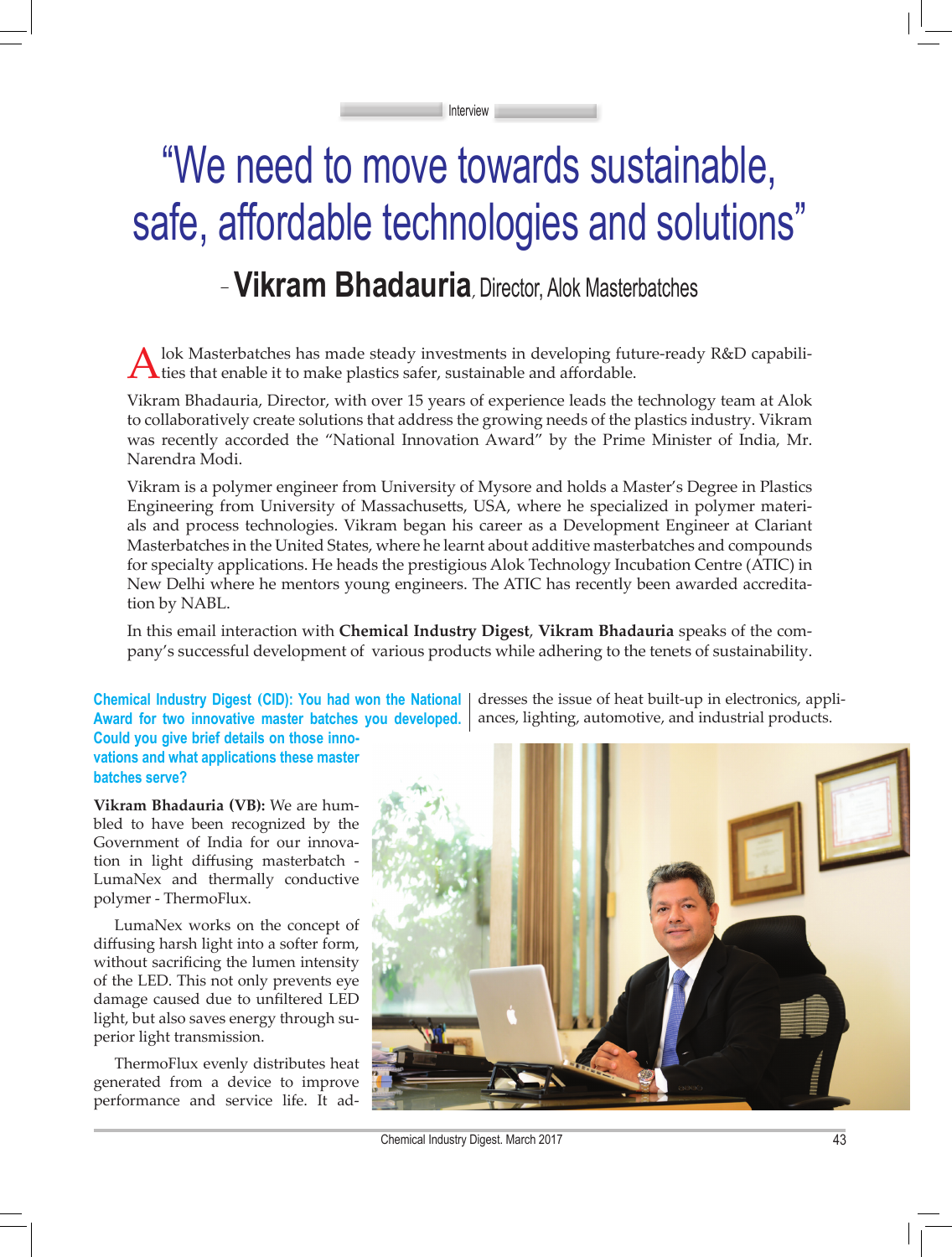**Unmanaged disposal of plastic waste is a mounting environmental issue, raised across the country. At ATIC we designed EnvoPlast based on Oxo-Biodegradable technology which is an affordable insurance against plastic waste accumulation in the environment. EnvoPlast based plastic degrades by conventional means of Oxidation, but at an accelerated rate.**

What makes this a groundbreaking win for team Alok is that we tailored both these solutions at India's first R&D lab for the masterbatch industry - Alok Technology Incubation Centre (ATIC). This award is a testament to our innovation capabilities.

### **CID: Your corporate statements describe your company as innovation oriented with reliability and responsibility. Could you please amplify this a little more?**

**VB**: Innovation for us is to identify the problem and its implications, and thereby extend our expertise to co-create and customize solutions that address the concern. We don't think the way forward for Indian manufacturing lies in high volume low cost solutions, nor does it lie in the high margin game of exotic or high end technology and adaptations.

What we need is to move towards sustainable, safe, affordable technologies and solutions that cater to our burgeoning market. This, I believe, is what makes a responsible company. At Alok, we are committed to sustainability and focus on pure play chemistry to create innovative uses of plastics that can improve the lives of Indians, and global citizens.

sanitizing public and private spaces, including high contact areas such as the metro facilities, hospitals and hotels.

Another solution that has gained predominance is in the agricultural space is UVNox Mulch masterbatch. UVNox Mulch makes the material durable, agrochemical resistant which protects the final produce from unwanted contamination and is customized to withstand season fluctuations.

Another leading Alok solution designed for the packaging industry is AirLite. As the name suggests, AirLite offers a unique alternative to thermoplastics by using hollow glass microspheres designed to reduce part weight.

**CID: While plastics industry is very important to a developing country like India and as it also seems to replace many natural products like wood and metal, yet due to non-biodegradability it creates lot of problems in the environment – accumulation, in landfills, choking drains etc. So how can it be termed sustainable?**

**VB:** Unmanaged disposal of plastic waste is a mounting environmental issue, raised across the country. Conventional non-biodegradable plastics, when unmanaged, accumulate and leave behind an undesirable visual footprint that has an adverse impact on the environment.

At ATIC we designed EnvoPlast based on Oxo-Biodegradable technology which is an affordable insurance against plastic waste accumulation in the environment. EnvoPlast based plastic degrades by conventional means of Oxidation, but at an accelerated rate. This solution by Alok was a big hit at the Kumbh Mela Festival in Madhya Pradesh. ATIC assisted the local Ujjain municipality in creating EnvoPlast which was used for over 20 lakh bio-degradable garbage bags.

#### **CID: Could you state what all end use applications, the plastic products where your master batches are used serve?**

**VB:** We cater to the growing sectors of the Indian market - agriculture, automobile, industrial and packaging. Our innovative solutions have performed well and are finding relevance in the Indian market. To name a few -

Our anti-microbial masterbatch, Bactisafe based on pure Micro Silver Technology, is a definitive solution to **The chemistry that goes into making plastics is a misunderstood concept in common discourse. The F&B sector in India uses PET or polyolefins, neither of which are synthesized using BPA. Yet, there was a recent move to ban PET for food and pharma applications owing to BPA fears. These are misguided actions and should be resisted by the academia and industry by disseminating facts.**

**CID: Another problem is that many additives used in plastic products, could be harmful chemicals which leach out of the plastics and enter human and environmental systems (bisphenol for instance). How can this be addressed?**

**VB:** The chemistry that goes into making plastics is a misunderstood concept in common discourse. The much demonized Bisphenol-A is used in the synthesis of polycar